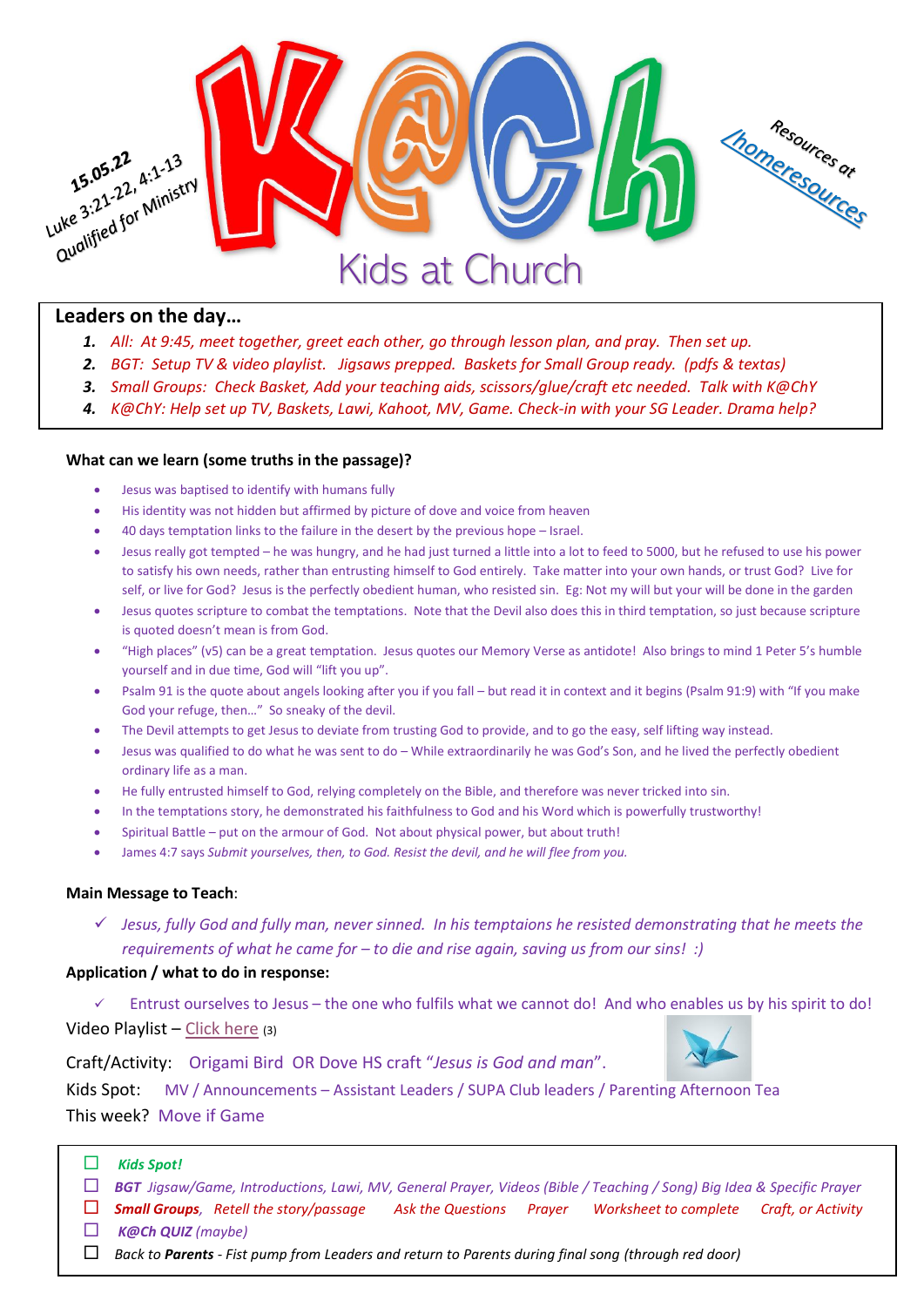## Name:



# Detective Point #3 **Jesus, God and Man,** was qualified to save!

**Circle the correct answer!**

*1) What was Jesus' "ministry"? (What did he come to do?)*

Heal the sick / Rule the world / Die for sins



*2) Was he "qualified" for this? (Did he meet the requirements?)* Yes he wore a cape / No he must have sinned once / Yes he resisted sin completely relying on God always!

# *Tricky* **True or False**

- **The Holy Spirit was a dove? Satan uses God's Word?**
- **Jesus baptised John?**
- **Jesus was tempted to sin?**
- **Next week is Variety Week?**
- **Wendy is sick today?**

|                         |  |  | KXSWLQE       |  |  |  |
|-------------------------|--|--|---------------|--|--|--|
|                         |  |  | V B S D B I H |  |  |  |
|                         |  |  | L L T U F X G |  |  |  |
|                         |  |  | J G J W S D C |  |  |  |
|                         |  |  | ΤСΕΡ ΚΕΡ      |  |  |  |
|                         |  |  | Y L X H L F J |  |  |  |
|                         |  |  | J Q J V L L I |  |  |  |
| <b>JESUS</b><br>PERFECT |  |  |               |  |  |  |

## **Discussion Questions –** (Dad & Mum ask these yourself!)

- **1.** Who was baptising people? Did Jesus get baptised?
- **2.** Did Jesus get baptised because he *was* a sinner, or to identify *with* sinners?
- **3.** What is sin? (is it not trusting God, but taking matters into your own hands?)
- **4.** Did Jesus ever get tempted? Prove it! Did he ever sin? Prove it!
- **5.** What did Jesus do to resist sin when he was being tempted? (hint: God's W\_\_\_)
- **6.** When Satan asked Jesus to worship him, how did Jesus reply? (hint: our MV!)
- **7.** When do you find it hard to trust God, and be tempted to take matters into your own hands? (ie: What temptations to sin do you experience?)
- **8.** Jesus is way BETTER than us he is perfect and he swapped places with me that makes me….? (Hint: we have Jesus righteousness through faith!)
- **9.** What happens then when we sin? Read 1 John 1:9  $\rightarrow$  *IF we confess our sins, He is faithful and just and will forgive us our sins and purify us from all unrighteousness!*
- **10.** As a forgiven person, how can you resist temptations into sin? (Hint: look at Q5)

Prayer: Oh how Good it is Lord to know the Lord Jesus and trust that he was perfect for the job of forgiving people their sins. Please help me to grow in trusting him, and praising Jesus all of my days! Help me to resist the devil, by obeying you! Amen

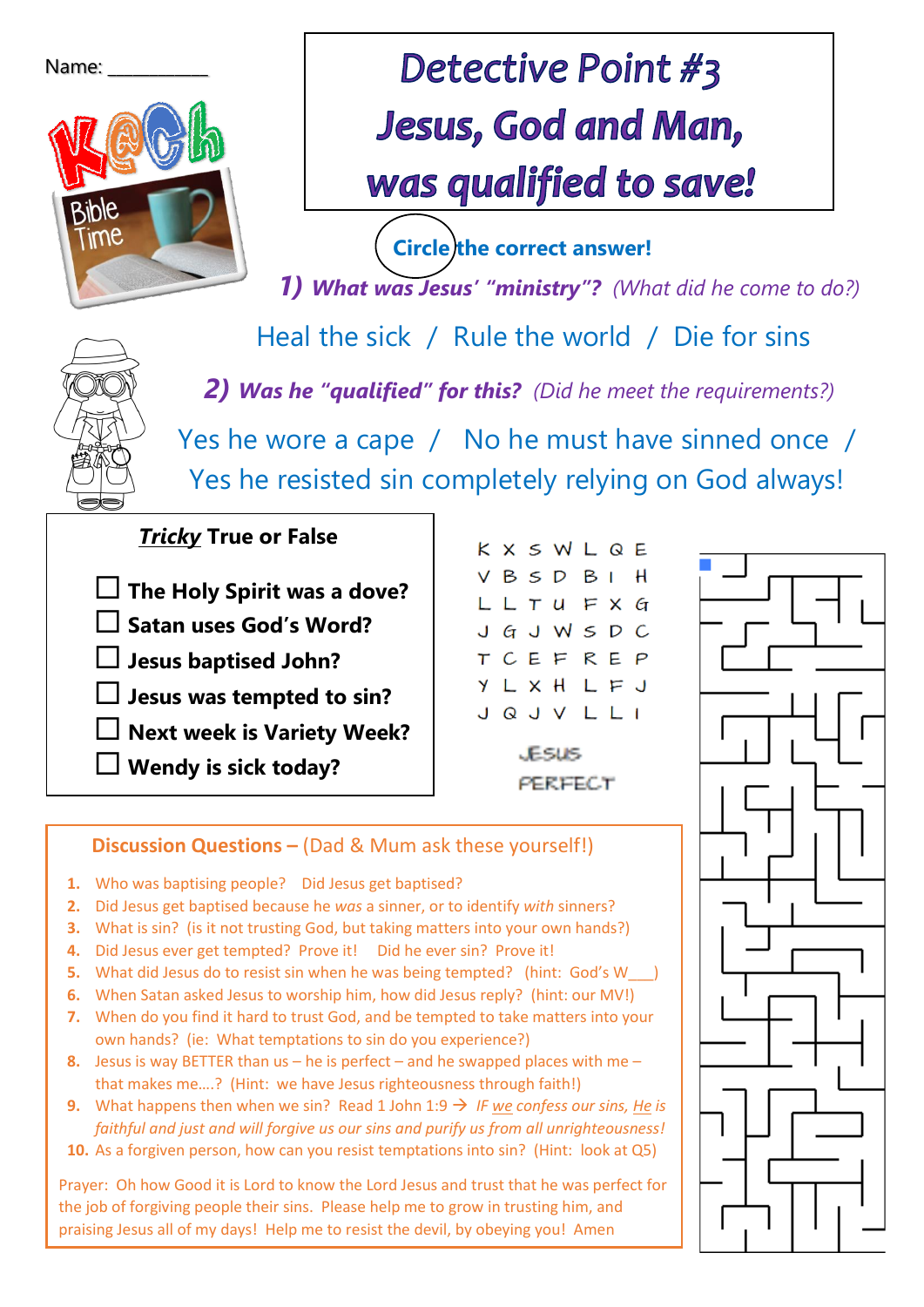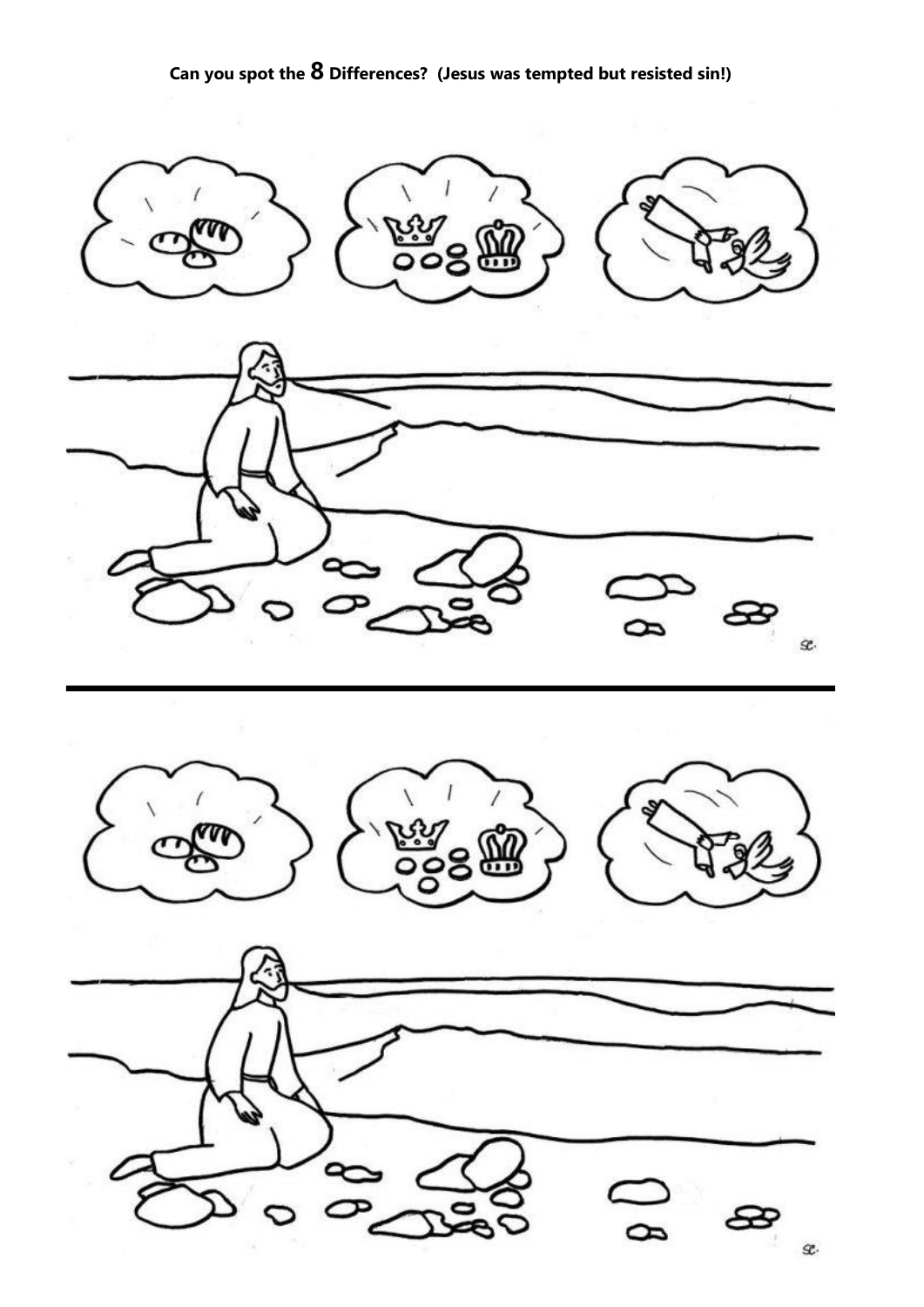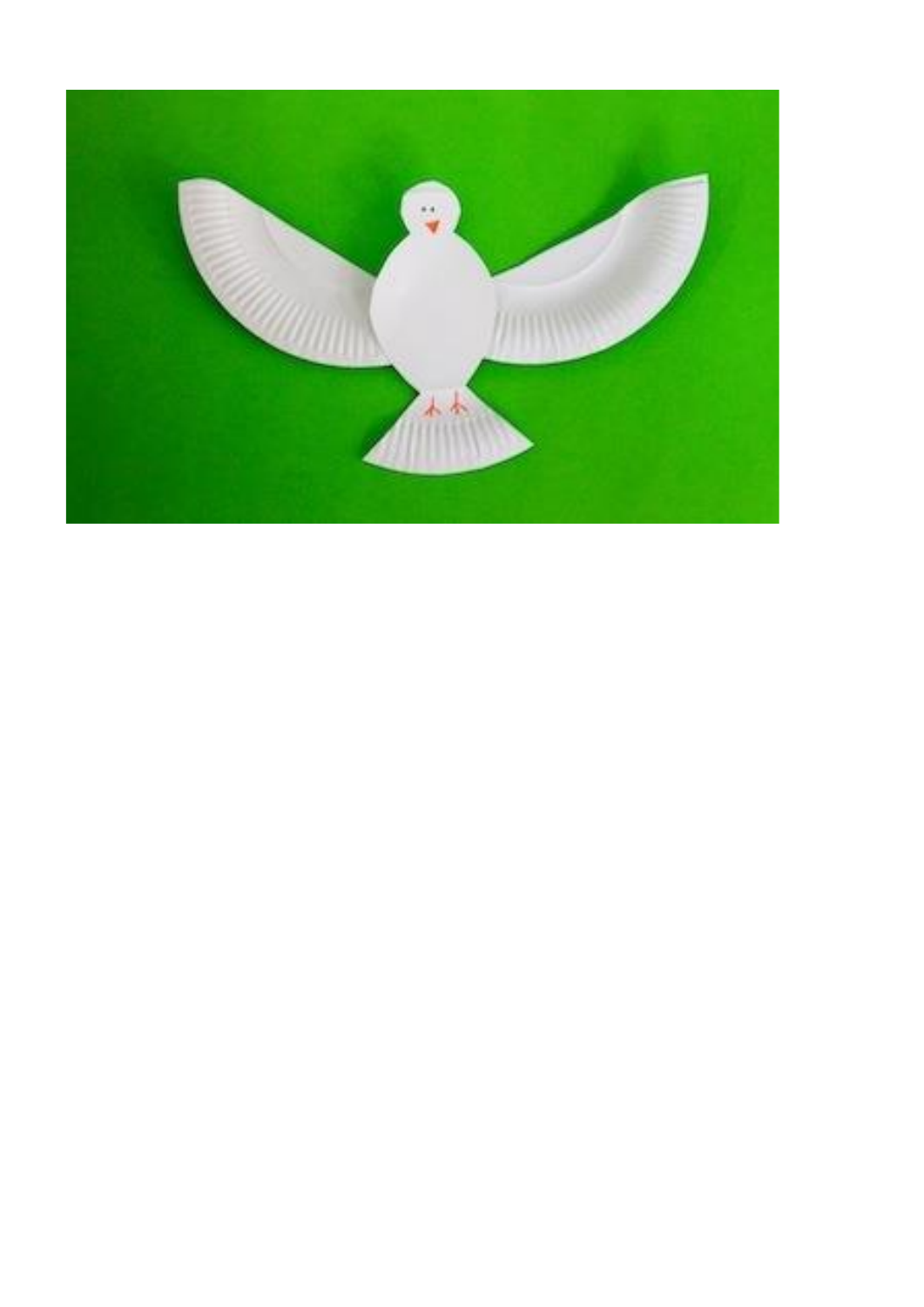